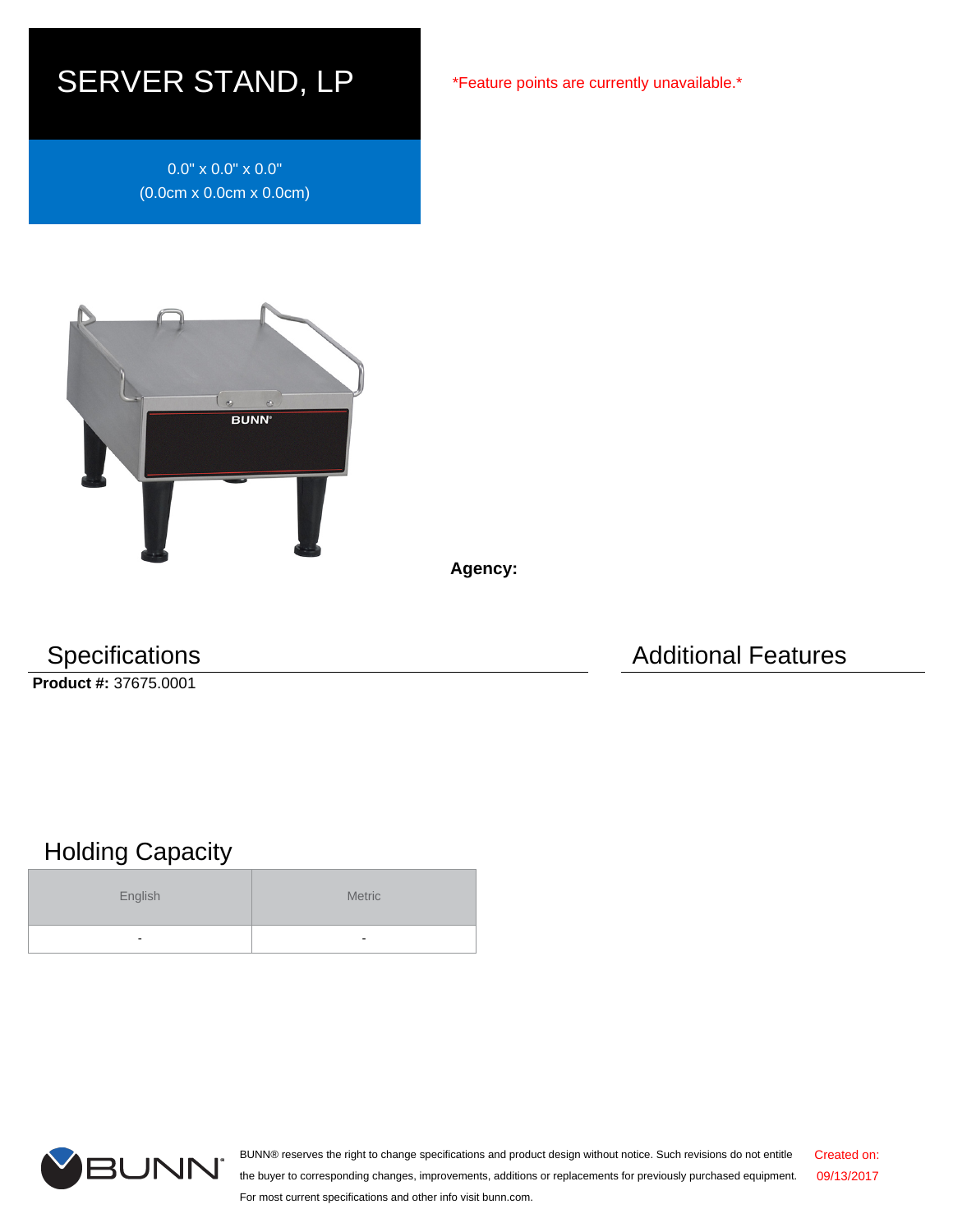| Unit          |                          |                          |                          | Shipping                 |                          |                          |           |                         |
|---------------|--------------------------|--------------------------|--------------------------|--------------------------|--------------------------|--------------------------|-----------|-------------------------|
|               | Width                    | Height                   | Depth                    | Width                    | Height                   | Depth                    | Weight    | <b>Volume</b>           |
| English       | $\overline{\phantom{0}}$ | $\overline{\phantom{0}}$ | $\overline{\phantom{0}}$ | $\overline{\phantom{0}}$ | $\overline{\phantom{0}}$ | $\overline{\phantom{a}}$ | 7.800 lbs | $1.556$ ft <sup>3</sup> |
| <b>Metric</b> | $\sim$                   | $\overline{\phantom{a}}$ | $\overline{\phantom{0}}$ | $\overline{\phantom{a}}$ | $\overline{\phantom{0}}$ | $\,$                     | 3.538 kgs | $0.044 \text{ m}^3$     |



BUNN® reserves the right to change specifications and product design without notice. Such revisions do not entitle the buyer to corresponding changes, improvements, additions or replacements for previously purchased equipment. For most current specifications and other info visit bunn.com. Created on: 09/13/2017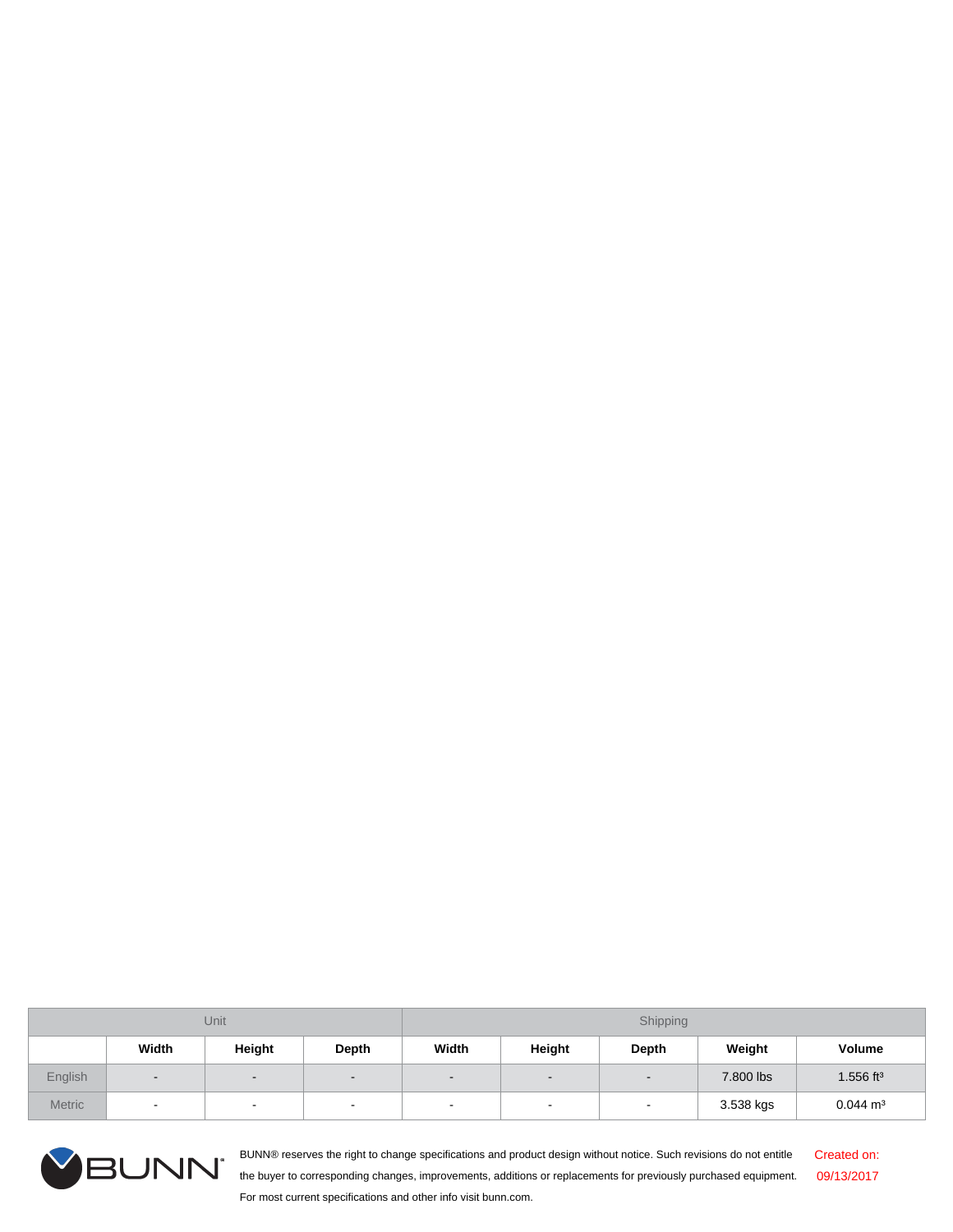\*Related Products selections are currently unavailable. Please contact your sales representative to find out more information.\*



BUNN® reserves the right to change specifications and product design without notice. Such revisions do not entitle the buyer to corresponding changes, improvements, additions or replacements for previously purchased equipment. For most current specifications and other info visit bunn.com. Created on: 09/13/2017